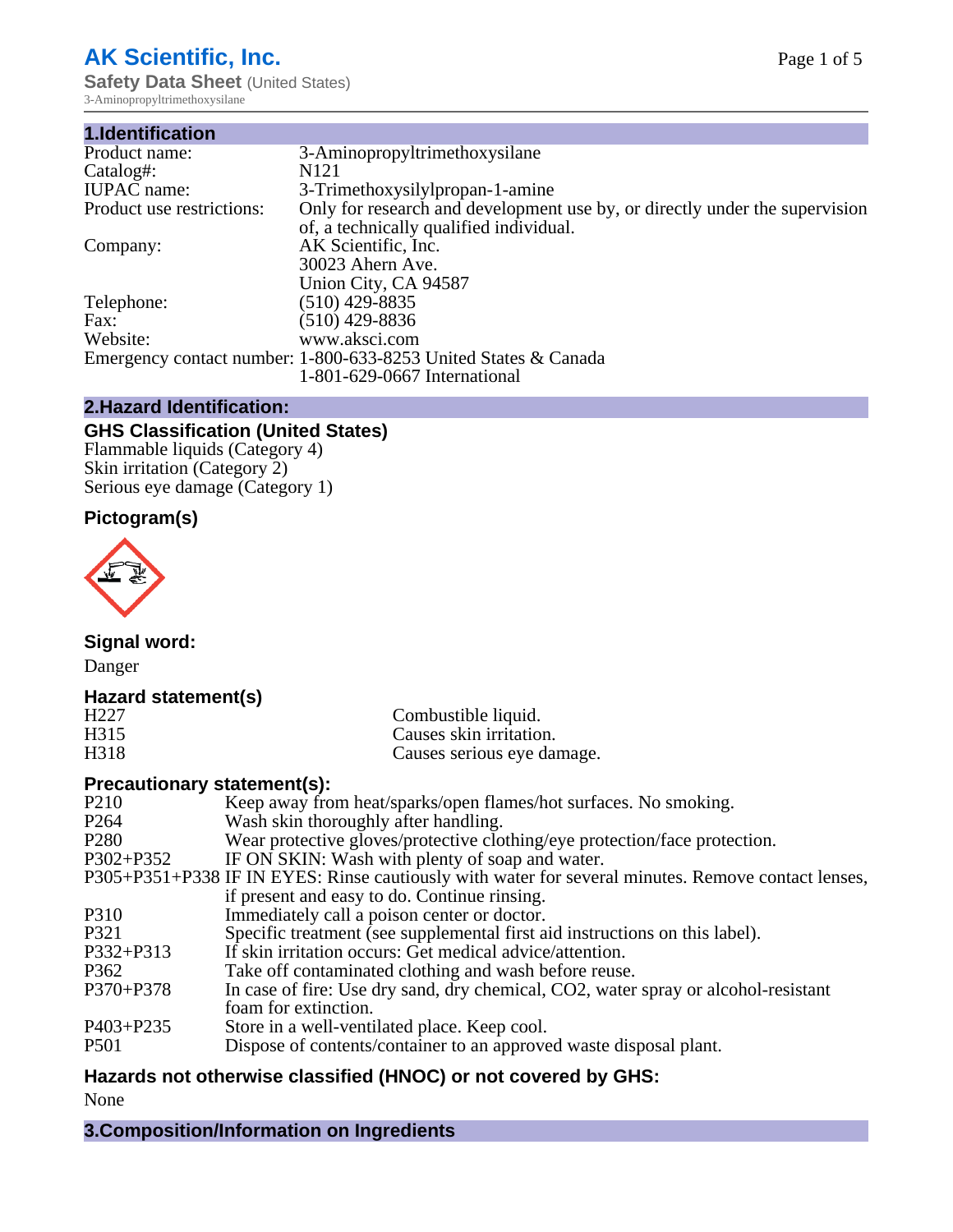| Synonyms: | Not available.  |
|-----------|-----------------|
| $CAS#$ :  | 13822-56-5      |
| Purity:   | 98% (GC)        |
| EC:       | $237 - 511 - 5$ |

#### **4. First Aid Measures**

**General Information:** Immediately remove any clothing contaminated by the product. Move out of dangerous area. Consult a physician and show this safety data sheet.

**Inhalation:** Move person to fresh air. If not breathing, give artificial respiration. If breathing is difficult, give oxygen. Obtain medical aid.

**Skin contact:** Immediately flush skin with running water for at least 15 minutes while removing contaminated clothing and shoes. Wash clothing before reuse. Obtain medical aid immediately. **Eye contact:** Immediately flush open eyes with running water for at least 15 minutes. Obtain medical aid immediately.

**Ingestion:** Do NOT induce vomiting without medical advice. Rinse mouth with water. Never administer anything by mouth to an unconscious person. Obtain medical aid immediately.

**Most important symptoms and effects, both acute and delayed:** No further information available. Please see sections 2 and 11.

**Indication of any immediate medical attention and special treatment needed:** No further information available.

#### **5. Fire Fighting Measures**

**Suitable extinguishing media:** Use water spray, dry chemical, carbon dioxide, or chemical foam. **Specific hazards arising from the chemical:** Carbon oxides, Nitrogen oxides, Silicon oxides. **Advice for firefighters:** As in any fire, wear a NIOSH-approved or equivalent, pressure-demand, self-contained breathing apparatus and full protective gear. During a fire, irritating and highly toxic gases may be generated by thermal decomposition or combustion.

#### **6. Accidental Release Measures**

**Personal precautions, protective equipment and emergency procedures:** Wear protective equipment and keep unprotected personnel away. Ensure adequate ventilation. Remove all sources of ignition. Prevent further leak or spill if safe to do so. For personal protective equipment, please refer to section 8.

**Environmental precautions:** Do not let product enter drains, other waterways, or soil.

**Methods and materials for containment and cleaning up:** Prevent further leak or spill if safe to do so. Vacuum, sweep up, or absorb with inert material and place into a suitable disposal container. Consult local regulations for disposal. See section 13 for further disposal information.

#### **7. Handling and Storage**

**Precautions for safe handling:** Avoid contact with skin, eyes, and personal clothing. Wash hands thoroughly after handling. Avoid breathing fumes. Use only with adequate ventilation. Wear suitable protective clothing, gloves, and eye/face protection. Keep away from sources of ignition. Minimize dust generation and accumulation. Keep container tightly closed. Open and handle container with care. Do not eat, drink, or smoke while handling.

**Conditions for safe storage, including any incompatibilities:** Store in a tightly-closed container when not in use. Store in a cool, dry, well-ventilated area away from incompatible substances.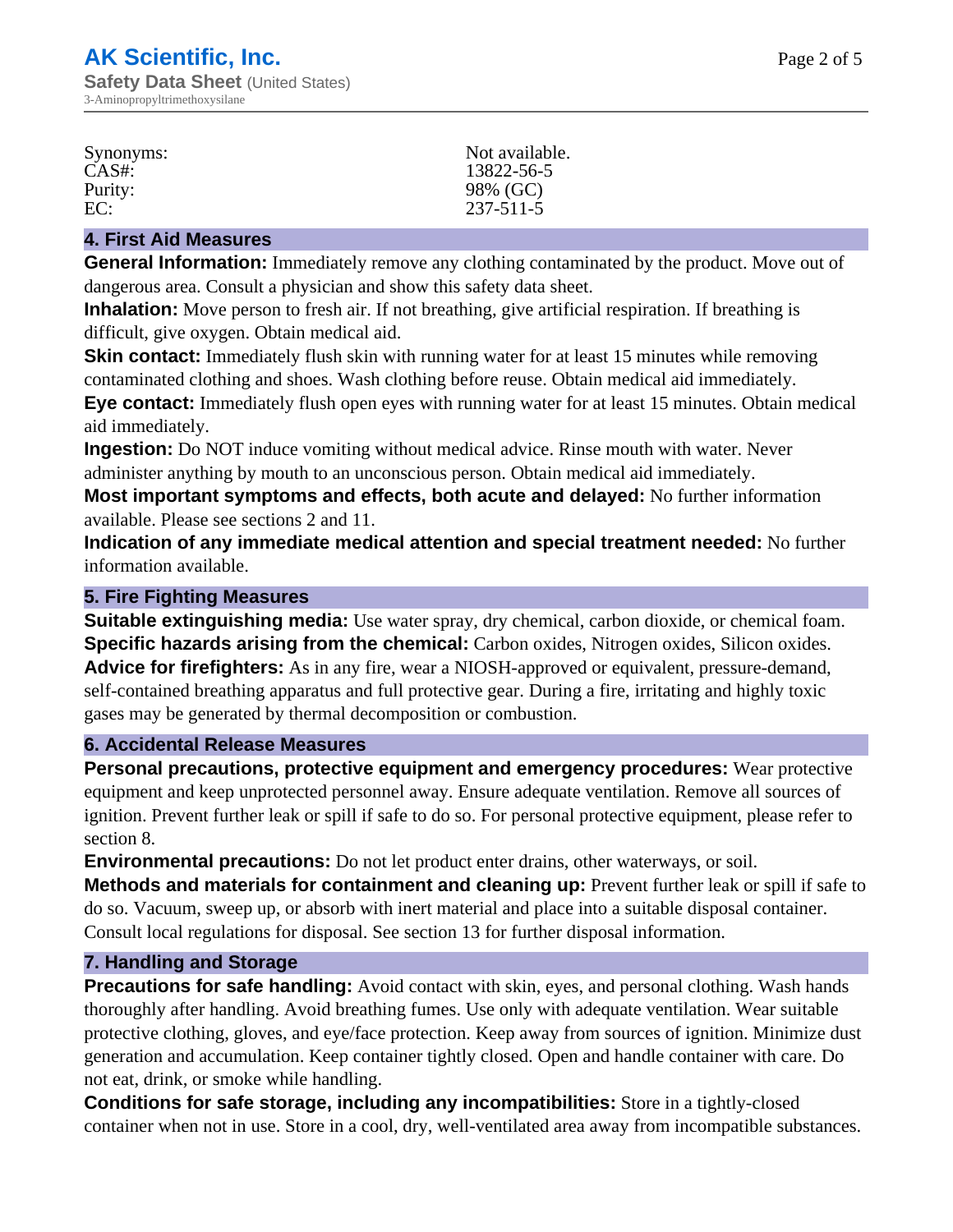Keep away from sources of ignition.

# **8. Exposure Controls/Personal Protection**

#### **Exposure limits:**

| <b>OSHA PEL:</b>  | Not available. |
|-------------------|----------------|
| NIOSH REL:        | Not available. |
| <b>ACGIH TLV:</b> | Not available. |

**Appropriate engineering controls:** Avoid contact with skin, eyes, and clothing. Wash hands before breaks and immediately after handling the product. Facilities storing or utilizing this material should be equipped with an eyewash fountain. Use adequate general and local exhaust ventilation to keep airborne concentrations low.

# **Personal protection**

| Eyes:        | Based on an evaluation of the eye or face hazards present, wear chemical splash-resistant                                                                                      |
|--------------|--------------------------------------------------------------------------------------------------------------------------------------------------------------------------------|
|              | safety glasses or goggles with side protection. A face shield may be appropriate in some<br>workplaces. Use eyewear tested and approved under appropriate government standards |
|              | such as OSHA 29 CFR 1910.133 or EU EN166.                                                                                                                                      |
| Hands:       | Wear gloves selected based on an evaluation of the possible hazards to hands and skin,                                                                                         |
|              | the duration of use, the physical conditions of the workplace, and the chemical resistance                                                                                     |
|              | and physical properties of the glove material.                                                                                                                                 |
|              | Skin and body: Protective clothing must be selected based on the hazards present in the workplace, the                                                                         |
|              | physical environment, the duration of exposure, and other factors. No fabric can provide                                                                                       |
|              | protection against all potential hazards; therefore it is important to select the appropriate                                                                                  |
|              | protective clothing for each specific hazard. At the minimum, wear a laboratory coat and                                                                                       |
|              | close-toed footwear.                                                                                                                                                           |
| Respiratory: | Respirators are not a substitute for accepted engineering control measures such as                                                                                             |
|              | enclosure or confinement of the operation, general and local ventilation, and substitution                                                                                     |
|              | of less toxic materials. When respiratory personal protective equipment is appropriate                                                                                         |
|              | based on an assessment of respiratory hazards in the workplace, use a NIOSH- or                                                                                                |

| 9. Physical and Chemical Properties |                        |
|-------------------------------------|------------------------|
| <b>Physical State:</b>              | Colorless clear liquid |
| Molecular Formula:                  | C6H17NO3Si             |
| Molecular Weight:                   | 179.29                 |
| Odor:                               | Not available.         |
| pH:                                 | Not available.         |
| <b>Boiling Point Range:</b>         | $194$ °C               |
| Freezing/Melting Point:             | Not available.         |
| <b>Flash Point:</b>                 | $92^{\circ}$ C         |
| <b>Evaporation Rate:</b>            | Not available.         |
| Flammability(solid,gas):            | Please see section 2.  |
| Explosive limits:                   | Not available.         |
| Vapor Pressure:                     | Not available.         |
| Vapor Density:                      | Not available.         |
| Solubility:                         | Not available.         |
| <b>Relative Density:</b>            | 1.027                  |
| Refractive Index:                   | 1.423-1.425            |
| Volatility:                         | Not available.         |
| Auto-ignition Temperature:          | Not available.         |
| Decomposition Temperature:          | Not available.         |
| <b>Partition Coefficient:</b>       | Not available.         |

# **10. Stability and Reactivity**

Not available.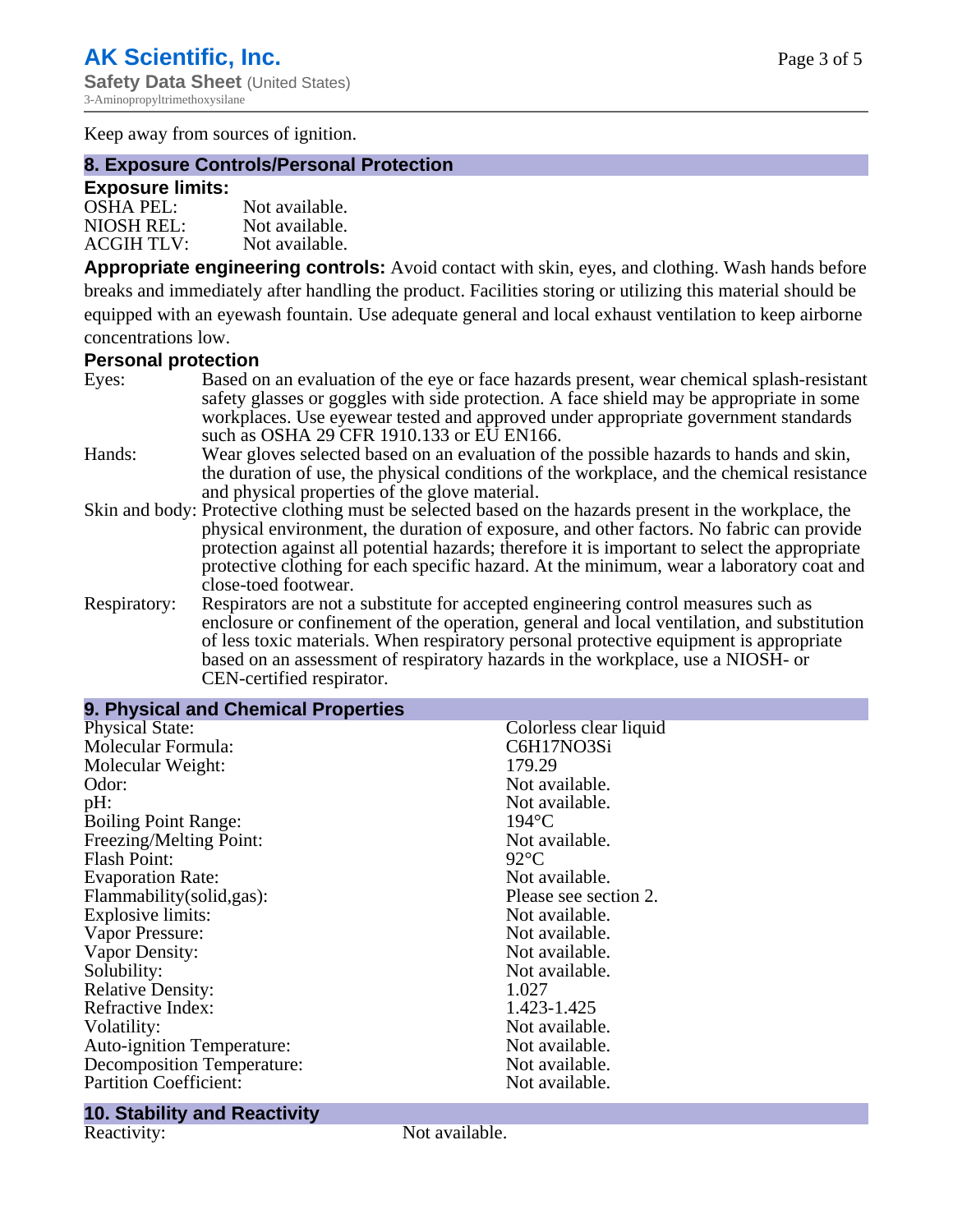| Chemical stability:                 | Stable under recommended temperatures and pressures. |
|-------------------------------------|------------------------------------------------------|
| Possibility of hazardous reactions: | Not available.                                       |
| Conditions to avoid:                | Dust generation.                                     |
| Incompatible materials:             | Strong oxidizing agents.                             |
| Hazardous decomposition products:   | Carbon oxides, Nitrogen oxides, Silicon oxides.      |
| 44 Teviselesisel Information        |                                                      |

**11. Toxicological Information**

RTECS# Not available. Acute toxicity: Not available. Routes of exposure: Inhalation,eye contact,skin contact,ingestion. Symptoms related to the physical,chemical and toxicological characteristics:

Skin contact may result in inflammation characterized by itching, scaling, reddening, blistering, pain or dryness. Eye contact may result in redness, pain or severe eye damage. Inhalation may cause irritation of the lungs and respiratory system. Overexposure may result in serious illness or death.

#### **Carcinogenicity**

| IARC: | Not classified.                                                                                       |
|-------|-------------------------------------------------------------------------------------------------------|
| NTP:  | Not listed.                                                                                           |
| OSHA: | Not listed.                                                                                           |
|       | Acute toxic effects: Inflammation of the eye is characterized by redness, watering, and itching. Skin |
|       | inflammation is characterized by itching, scaling, reddening, or, occasionally,                       |
|       | blistering.                                                                                           |

#### **12. Ecological Information** Ecotoxicity: Not available.<br>
Persistence and degradability: Not available.<br>
Not available. Persistence and degradability:<br>
Bioaccumulative potential:<br>
Not available.<br>
Not available. Bioaccumulative potential:<br>
Mobility in soil:<br>
Mobility in soil:<br>
Not available. Mobility in soil:<br>
Other adverse effects:<br>
Other adverse effects:<br>
Not available. Other adverse effects:

**13. Disposal Considerations**

Disposal of waste: Chemical waste generators must determine whether a discarded chemical is classified as hazardous waste. US EPA guidelines for the classification determination are listed in 40 CFR 261.3. Additionally, waste generators must consult state and local hazardous waste regulations to ensure complete and accurate classification. Observe all federal, state and local regulations when disposing of the substance.

Disposal of packaging: Do not reuse containers. Dispose of as unused product.

# **14. Transportation Information**

| <b>DOT (United States)</b>        |                                                            |
|-----------------------------------|------------------------------------------------------------|
| UN number:                        | NA1993                                                     |
| Proper shipping name:             | Combustible liquid, n.o.s. (3-Aminopropyltrimethoxysilane) |
| Transport hazard class:           | Comb liq; Combustible Liquid                               |
| Packing group:                    | Ш                                                          |
| <b>IATA</b>                       |                                                            |
| <b>UN Number:</b>                 | Not DG                                                     |
| Proper shipping name:             | Not available.                                             |
| Transport hazard class:           | Not available.                                             |
| Packing group:                    | Not available.                                             |
| <b>15. Regulatory Information</b> |                                                            |